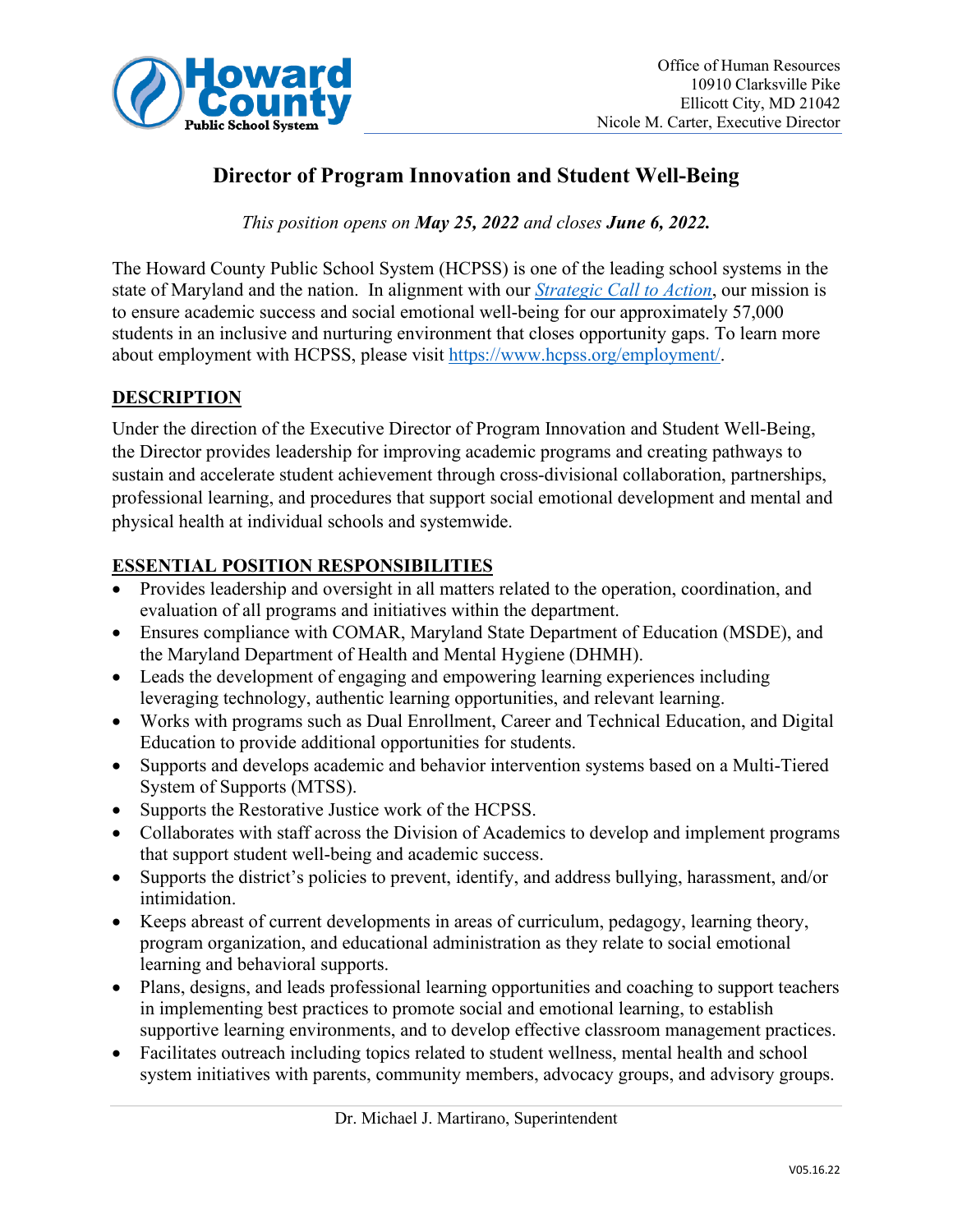

- Uses current technology to manage and enhance programs, including the data warehouse and the learning management system which support curriculum and teacher/administrator professional learning.
- Prepares information about and provides leadership for the development and submission of budgets related to state and federal grants and HCPSS operating budgets.
- Attends HCPSS Board of Education meetings and public budget hearings, as appropriate.
- Seeks, applies for, and facilitates grants aligned with programs within the office.
- Collaborates with county agencies and organizations.
- Collaborates within the Division of Academics on shared policies.
- Collaborates with stakeholders and the community.

The above list is a summary of the functions of the job, not an exhaustive or comprehensive list of all possible job responsibilities, tasks, and duties.

#### **MINIMUM QUALIFICATIONS**

#### **Applicants must meet all the following qualifications, listed below, to be considered for the vacancy.**

#### **Education:**

• Master's degree from an accredited college or university in Education, a Student Services field, Curriculum and Instruction, Administration and Supervision, or a related field.

#### **Certification:**

• Hold a current Maryland State Department of Education (MSDE) Advanced Professional Certificate with the Administrator I endorsement.

#### **Experience:**

• Five (5) years of leadership experience as a school-based administrator or central office supervisor within a PreK-12 setting.

## **PREFERRED QUALIFICATIONS**

- Doctoral degree or Certificate of Advanced Graduate Studies and/or related areas.
- Hold a current Maryland State Department of Education (MSDE) Advanced Professional Certificate with the Administrator II endorsement.
- Three (3) years of experience providing behavior supports to students.
- Three (3) years of experience using student data (i.e., attendance, behavior, residency, etc.) to make programmatic decisions.
- Three (3) years of experience developing school system budgets.
- Three (3) years of experience designing and delivering professional learning opportunities.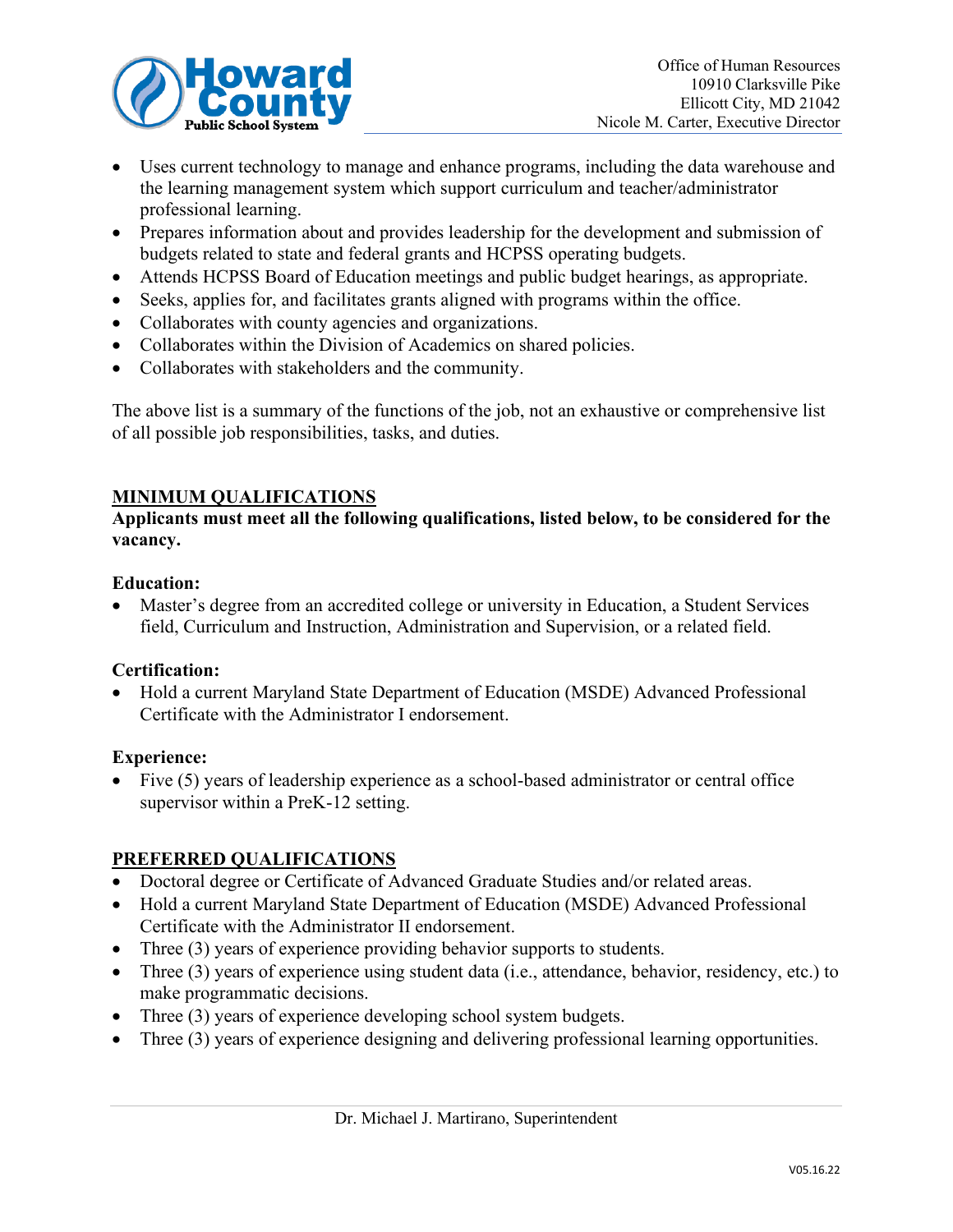

### **SELECTION REQUIREMENTS**

Applicants who meet the minimum qualifications will be included in further evaluation. The evaluation may be a rating of your application based on your education, training, and experience as they relate to the requirements of the position. Therefore, it is essential that you provide complete and accurate information on your application. Please report all related education, dates, and hours of work. Clearly indicate your college degree and major on your application, if applicable.

For education obtained outside the U.S., any job offer will be contingent on the candidate providing an evaluation for equivalency by a foreign credential evaluation service prior to starting employment (and may be requested prior to interview). HCPSS requires an official [evaluation of](http://www.marylandpublicschools.org/about/Pages/DEE/Certification/Foreign-Transcript-Evaluation-Agencies.aspx)  [foreign credentials](http://www.marylandpublicschools.org/about/Pages/DEE/Certification/Foreign-Transcript-Evaluation-Agencies.aspx) to verify educational qualifications.

#### **EMPLOYMENT INFORMATION**

This is a 12-month position in the Administrative, Management, and Technical employee unit. Salary placement will be in conjunction with salary procedures of the Howard County Public School System which considers relevant prior experience. The average starting salary range for this position is \$118,776 - \$159,921. Under the Fair Labor Standards Act, this position is exempt from overtime.

Under the HCPSS Telework Program, this position may have flexible work from home options available. Approval is based on the needs of the department and the school system.

# **HCPSS encourages vaccination against COVID-19 as a continuous mitigation strategy for the health and wellbeing of students and staff.**

#### **APPLICATION REQUIREMENTS**

Complete applications must be submitted by the closing date. Information submitted after this date will not be added. Incomplete applications will not be accepted. Resumes will not be accepted in lieu of a completed application.

**Only applicants who submit all the requested information by the closing date of the vacancy will be considered for this position.** Interviews will be limited to those applicants who, in addition to meeting the basic requirements, have experiences and education which most closely match the position qualifications and the needs of the school system.

Please note that a completed application includes:

• A complete application form that includes a listing of employment locations with dates of employment and names of direct supervisors.